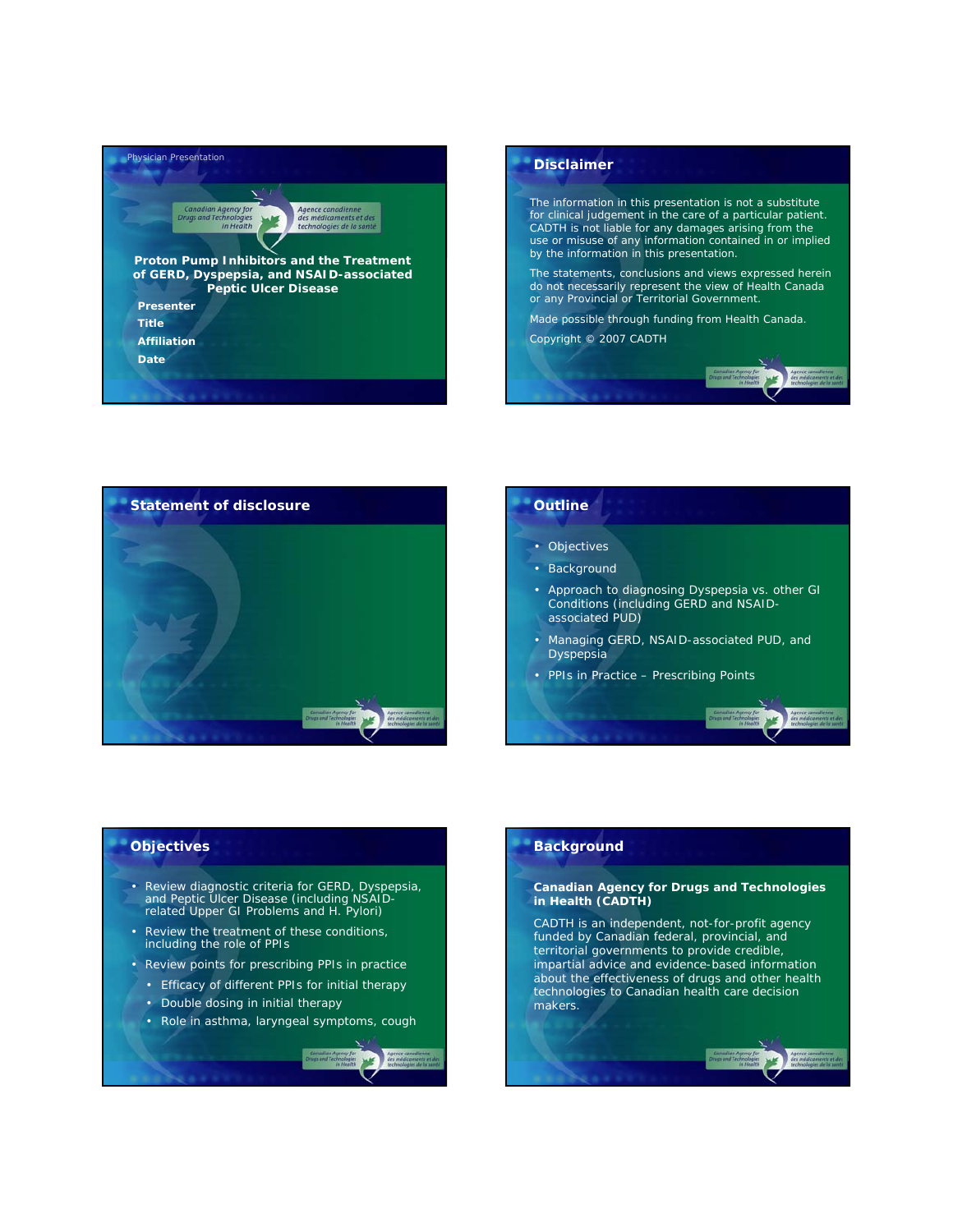#### **CADTH**

#### **Stakeholders:**

- Physicians, pharmacists, nurses, other allied health professionals
- F/P/T Governments
- Consumers
- Manufacturers
- Collaborators in Canada and internationally



#### **Why PPIs?**

#### **PPI topic selection criteria included:**

- Over- or under-use
- Size of patient population
- Potential impact on health outcomes and costeffectiveness
- Potential to effect change
- Benefit to multiple jurisdictions
- Measurable outcomes



## **Factors influencing drug coverage** There are many factors that influence decisions to include a drug on a formulary: •Patient population •Clinical efficacy •Cost-effectiveness •Resources available/Budget Impact Choices: Full Benefit, Restricted Benefit, Not a benefit

#### **PPI project process**

- Identify, summarize and evaluate the clinical evidence in the form of evidence-based statements
- Produce reliable economic evidence
- Understand the current practice in Canada related to PPI prescribing and use
- Identify gaps in practice highlighting areas where current practice differs from the evidence



#### **PPI project process**

- Develop key messages regarding the evidencebased statements to address the gaps in practice.
- Select interventions to support the key messages and effect change in the prescribing and use of PPIs
- Develop intervention tools for implementation
- Develop an evaluation framework to measure the effect of the interventions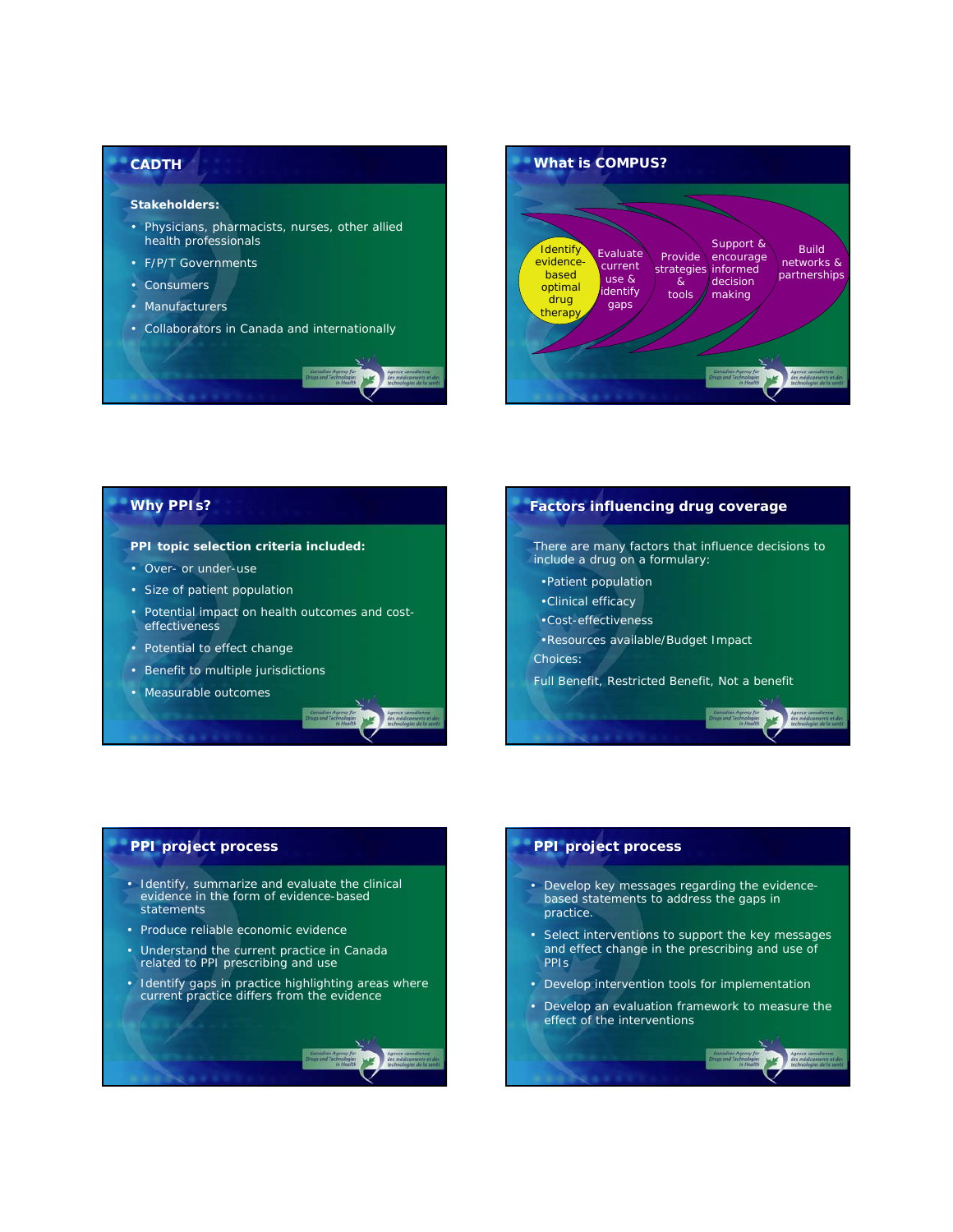#### **Identifying the evidence**

- Clinical Practice Guidelines (CPGs) & Consensus Documents (CDs)
- Extracted PPI–related recommendations and statements
- Compiled a synopsis of existing statements and recommendations
- Evaluated all relevant cited references<br>
(AMSTAR<sup>SR</sup>, adapted SIGN 50 checklist RCT, cohort,<br>
<sub>observational</sub>
- Identified & evaluated relevant new evidence not yet incorporated in the CPGs

#### **Identifying evidence-based optimal drug therapy**

- PPI Expert Review Panel reviewed results, voted on statements
- Stakeholder feedback/input (interim reports containing statements and evidence posted on web)
- Published scientific report March 2007
- Develop strategies to support implementation of Optimal Drug Therapy
- Ongoing process to maintain information on Optimal Drug Therapy

#### **The PPI economic component**

The economic component of the PPI project compared expected costs and outcomes of various primary care strategies for the following:

- Heartburn in patients with moderate-to-severe, uninvestigated GERD
- Patients with uninvestigated dyspepsia
- Prevention of GI complications in patients using NSAIDs

## **Economic terminology**

#### **Quality Adjusted Life Year (QALY):**

- Outcome measure that incorporates both quantity of life (mortality) and health-related quality of life (morbidity)
- Quantity how long person lives
- Quality factor that represents a preference for a health state
	-
	- one year of perfect health = one QALY one year less than perfect health < one QALY death = zero

i.e., a person in perfect health (quality weight=1) for 10 years followed by 10 years in a health state with a quality weight of 0.50 would have achieved 15 QALYs (10 X 1 + 10 X 0.5)\*



#### **Economic terminology**

#### **How much is a QALY worth?**

*Hirth 2000*

- There is no simple answer
- The debate on appropriate value (i.e. \$50,000) of a QALY continues\*
- Resource allocation decisions must take this question into consideration

#### **PPI Expert Review Panel (ERP) BC** Dr. J. Rideout, Family Physician **AB** Dr. S. van Zanten, Gastroenterologist **AB** Dr. A. Thomson, Gastroenterologist **SK** Dr. M. Caughlin, Family Physician **SK** Dr. B. Schuster, Pharmacist **MB** Dr. L. Targownik, Gastroenterologist **ON** Dr. A. Holbrook, Pharmacologist **ON** Dr. M. Brouwers, Methodologist **ON** Ron Goeree, Health Economist **ON** Dr. M. Man-Son-Hing, Geriatrician **ON** Dr. J. Marshall, Gastroenterologist **NS** Pam McLean-Veysey, Pharmacist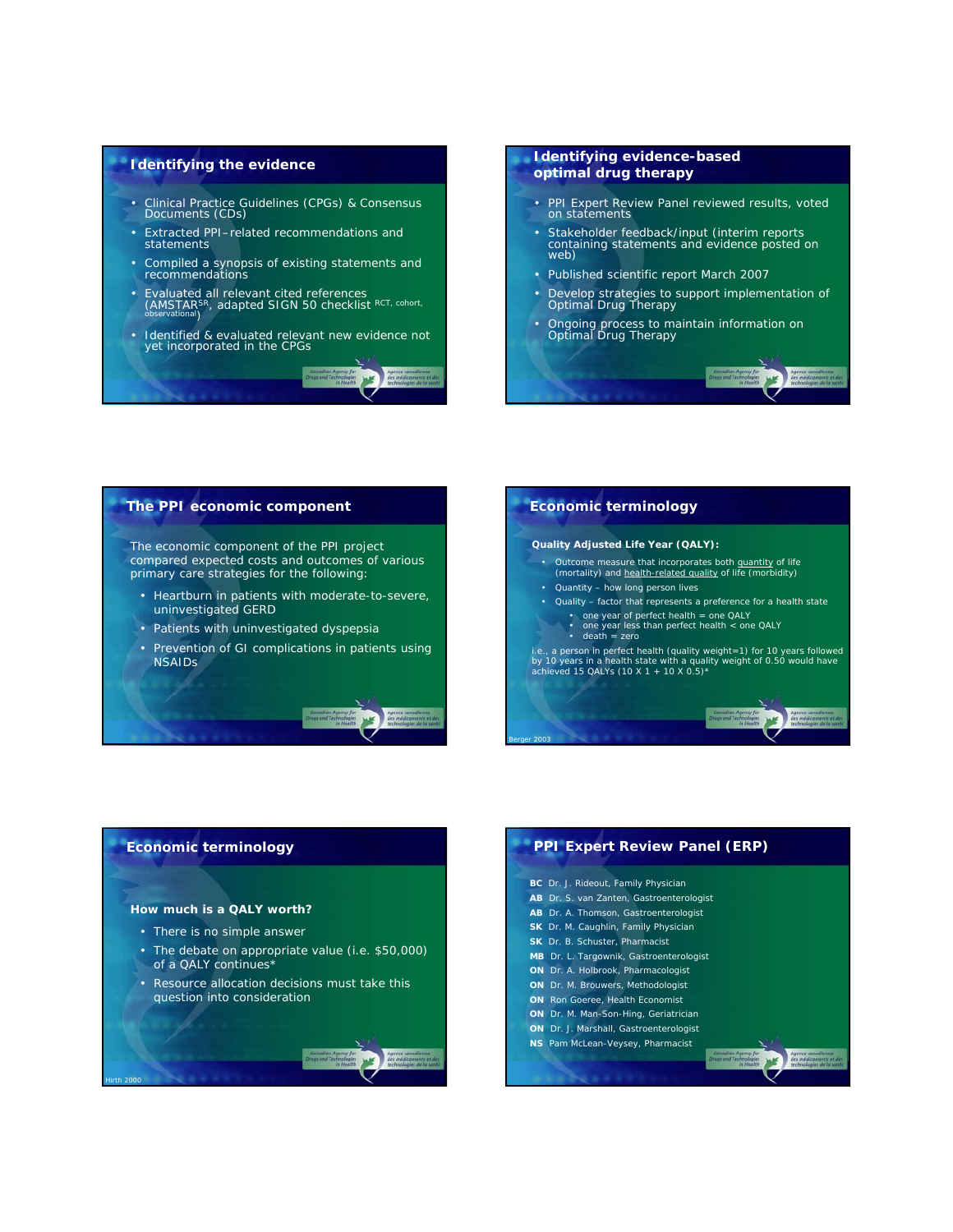





*Van Zanten 2000*





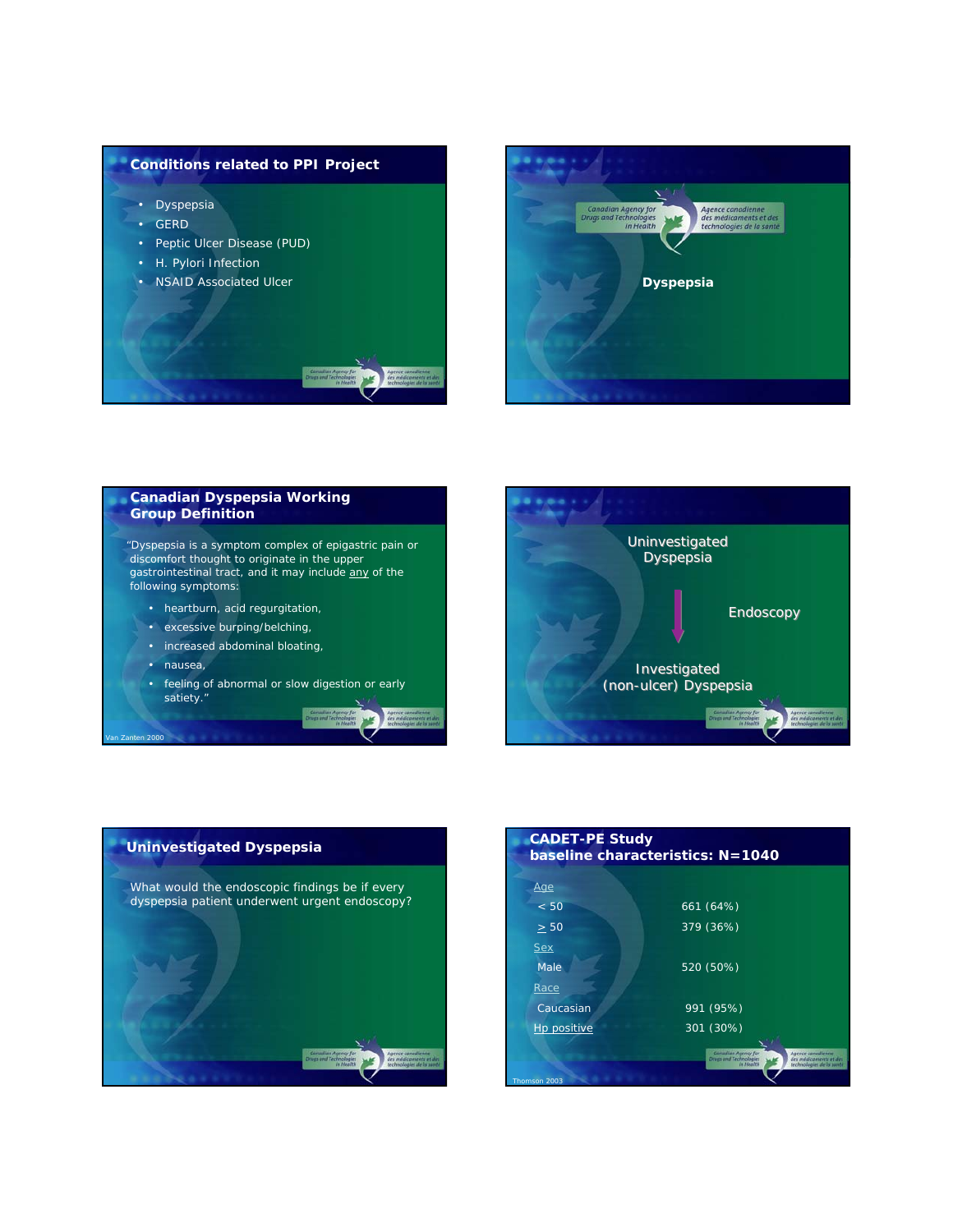







#### **Uninvestigated dyspepsia**

*Van Zanten 2000*

- Prompt endoscopy does not produce better outcomes than empirical PPI therapy
- Endoscopy is not warranted in the majority of cases of dyspepsia
- Treatment as uninvestigated dyspepsia

#### **Five key decision points: uninvestigated dyspepsia**

- 1. Are there other possible causes for the symptoms?
- 2. Does patient have Alarm symptoms (VBAD) or > 50 years of age?
- 3. Is the patient using NSAIDs (including ASA)?
- 4. Is the dominant symptom heartburn, acid regurgitation, or both?
- 5. Is the patient infected with *H. pylori*?

*Van Zanten 2000*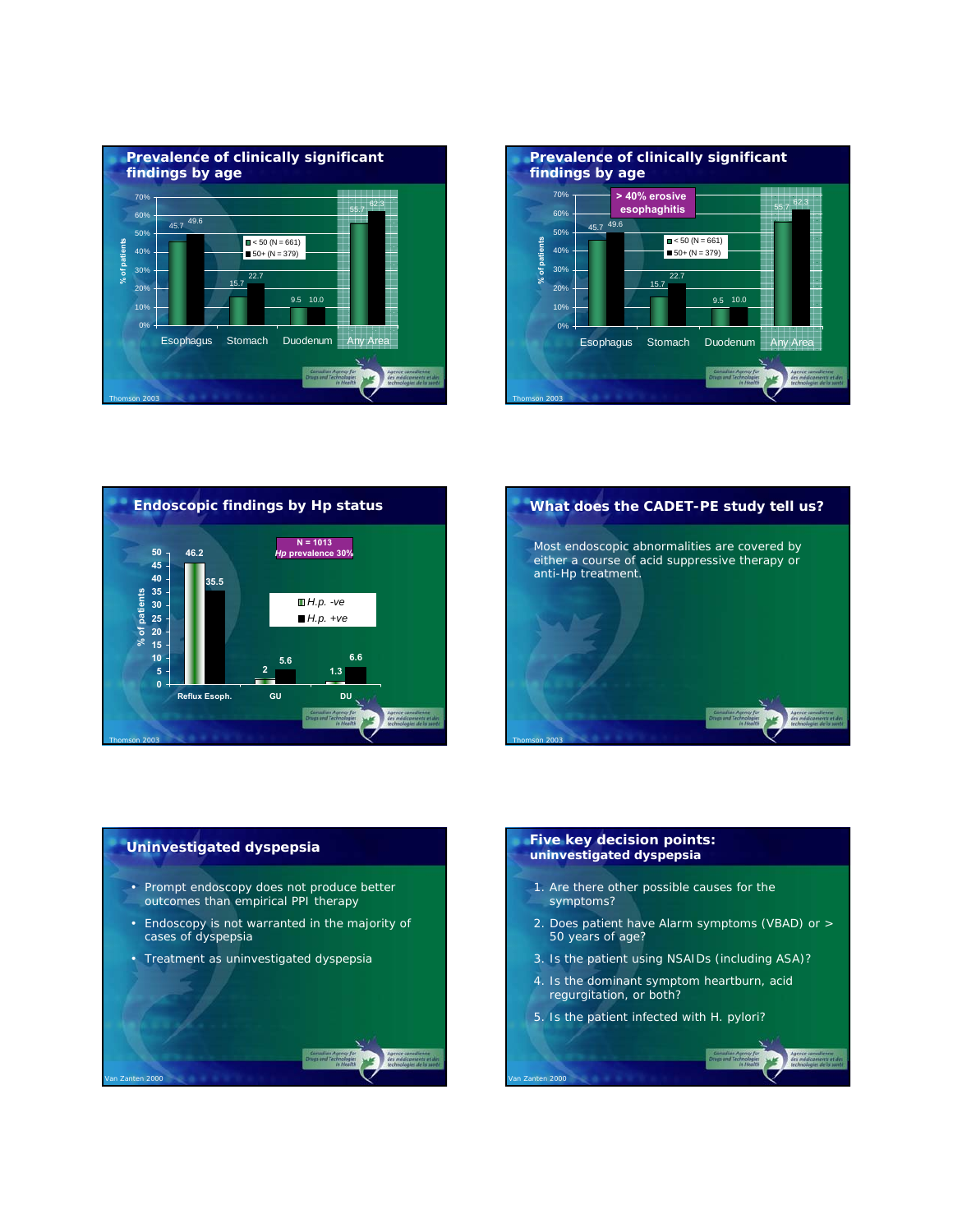#### **Five key decision points: uninvestigated dyspepsia**

- 1. Are there other possible causes for the symptoms?
- 2. Does patient have Alarm symptoms (VBAD) or > 50 years of age?
- 3. Is the patient using NSAIDs (including ASA)?
- 4. Is the dominant symptom heartburn, acid regurgitation, or both?
- 5. Is the patient infected with *H. pylori*?

*Van Zanten 2000*

*Bazaldua 1999*

*Van Zanten 2000*

#### **Are there other possible causes for the symptoms?** • Cardiac

- Hepatobiliary
- Medication-induced
- Lifestyle

*Van Zanten 2000*

- Dietary indiscretion
- If YES  $\rightarrow$  treat as appropriate

#### **Medications associated with dyspepsia** NSAIDS/ASA/COX2 inhibitors acarbose (Glucobay®) alcohol alendronate (Fosamax®) corticosteroids metformin (Glucophage®) antibiotics (erythromycin) orlistat (Xenical®) potassium Theophylline iron *Thomson 2002*



## **Five key decision points: uninvestigated dyspepsia** 1. Are there other possible causes for the symptoms? 2. Does patient have Alarm symptoms (VBAD) or > 50 years of age? 3. Is the patient using NSAIDs (including ASA)? 4. Is the dominant symptom heartburn, acid regurgitation, or both? 5. Is the patient infected with *H. pylori*?

#### **Does patient have Alarm symptoms or is patient > 50 yrs?**

#### VBAD

- Vomiting
- Bleeding/anemia
- Abdominal mass/unexplained weight loss
- Dysphagia
- Age  $> 50$

*Van Zanten 2000*

If YES  $\rightarrow$  further investigation is warranted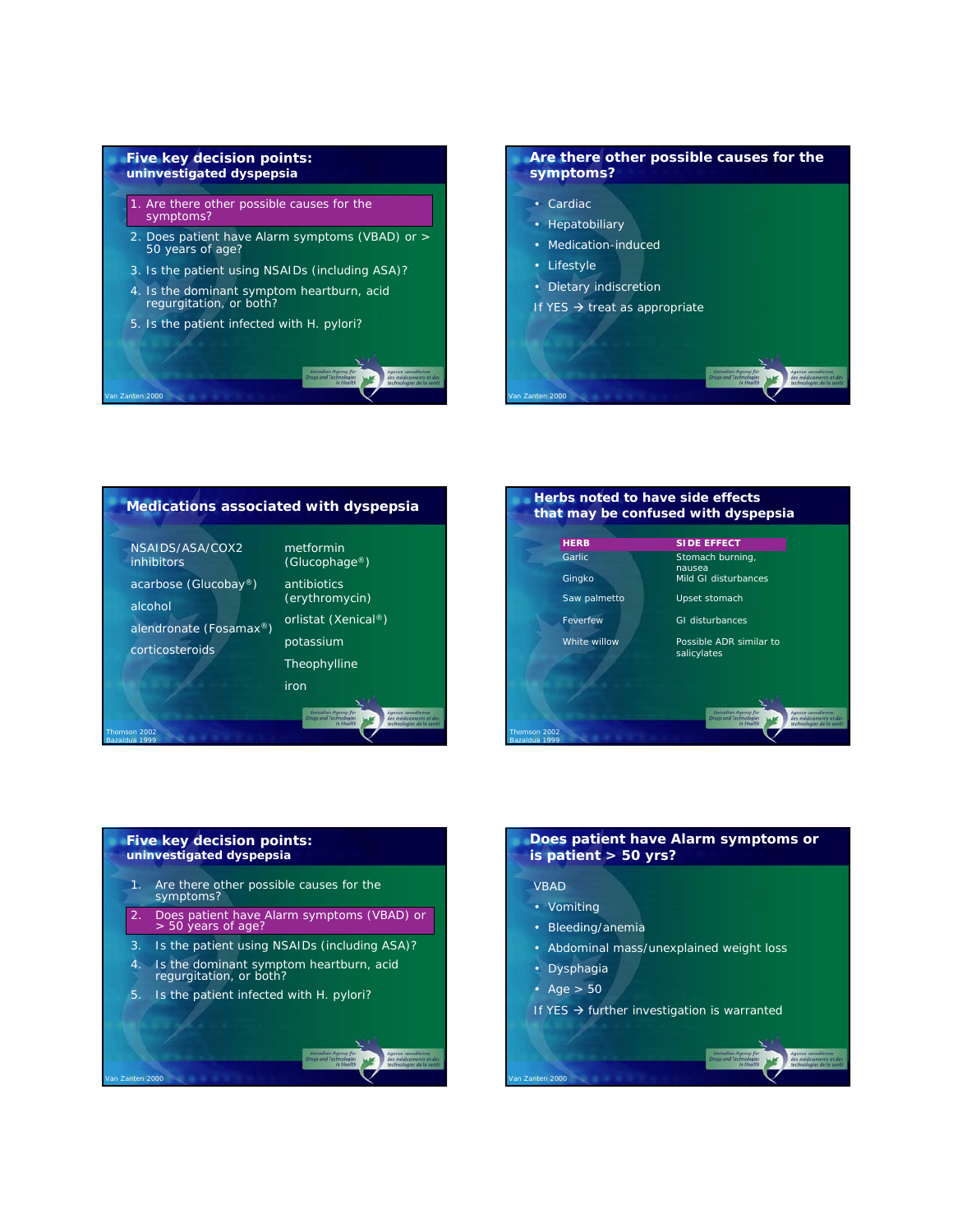#### **Five key decision points: uninvestigated dyspepsia**

- 1. Are there other possible causes for the symptoms?
- 2. Does patient have Alarm symptoms (VBAD) or > 50 years of age?
- 3. Is the patient using NSAIDs (including ASA)?
- 4. Is the dominant symptom heartburn, acid regurgitation, or both?
- 5. Is the patient infected with *H. pylori*?

#### **Is patient using NSAIDs (including ASA)?**

#### If YES:

*Van Zanten 2000*

Stop NSAID therapy (if possible)

- If symptoms resolve, but analgesic is still required:
- Avoid NSAID if possible (acetaminophen)
- If NSAID must be used:
	- lowest dose
	- shortest duration
	- consider prophylaxis with standard dose PPI, or misoprostol

#### **NSAID prophylaxis: should be considered for whom?**

- Prior history of GI event (ulcer, hemorrhage)
- Age >60 years

*Van Zanten 2000*

*Lanza 1998*

- High NSAID dosage (>2x normal dose)
- Patients on warfarin and NSAID
- Patients on corticosteroid and NSAID

#### **All patients taking NSAIDS do not require prophylaxis.**



| <b>Strategy</b>                                                                       | Cost<br>(C <sub>S</sub> ) | <b>Incr Cost</b> | <b>Effectiveness</b><br>(QALY) | Incr Eff | Incr C/E<br>$(ICER)^*$ |
|---------------------------------------------------------------------------------------|---------------------------|------------------|--------------------------------|----------|------------------------|
| <b>NSAID alone</b>                                                                    | 366                       |                  | 14.7858                        |          |                        |
| <b>NSAID+PPI</b>                                                                      | 529                       | 163              | 14.7883                        | 0.002555 | 63.835                 |
| NSAID+H2RA                                                                            | 610                       | 81               | 14.7884                        | 0.000039 | 2,112,682              |
| Incr-incremental; QALY-quality-adjusted life year; Incr Eff-incremental effectiveness |                           |                  |                                |          |                        |

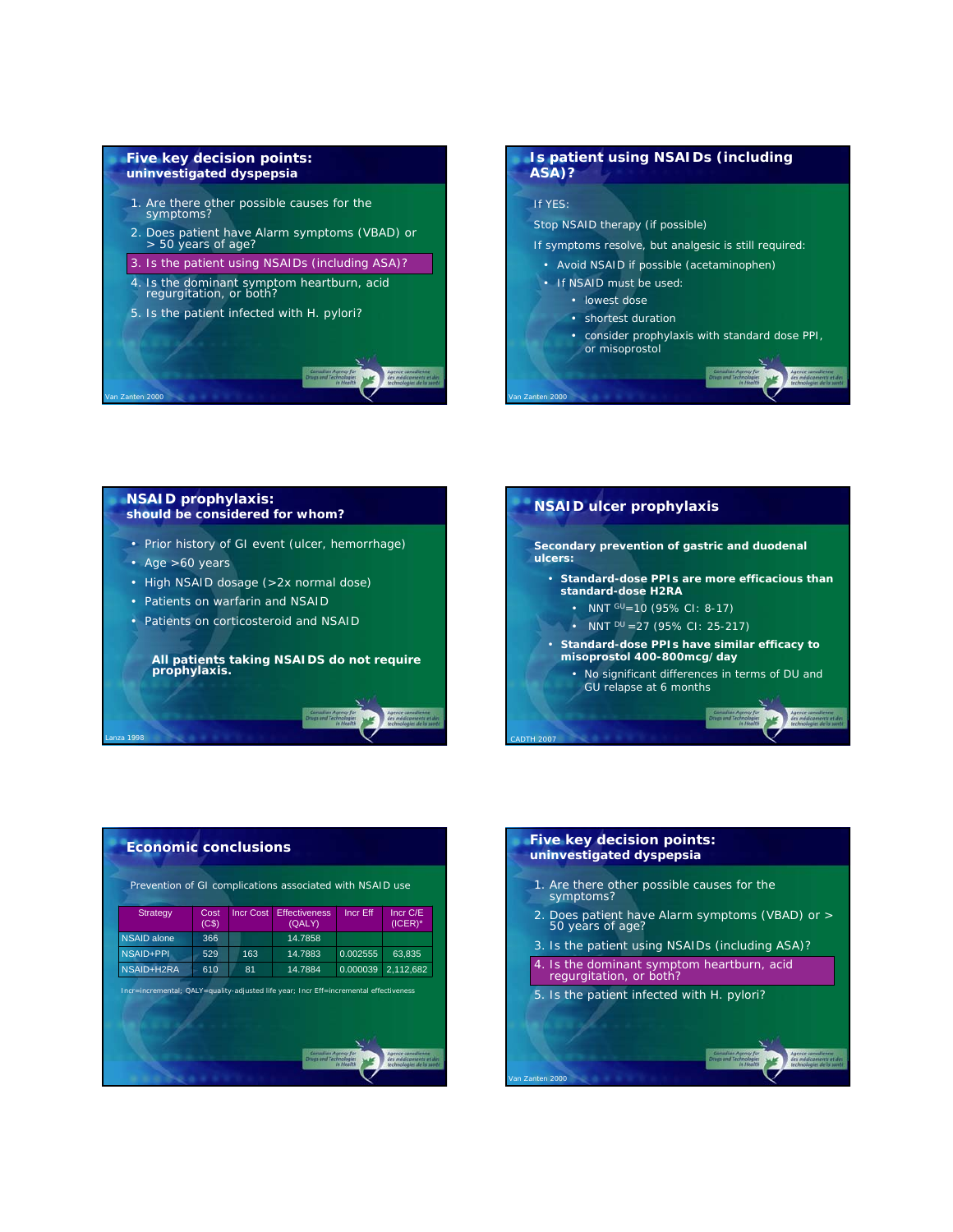



*Vakil 2006 CADTH 2007*





#### **GERD treatment**

#### *PPIs or H2RAs?*

*CADTH 2007*

- Although H2RA therapy is effective in managing many patients, standard-dose PPIs are superior to H2RAs in the initial & maintenance management of uninvestigated GERD and erosive esophagitis.
- PPIs have a similar adverse event rate (generally minor) as H2RAs

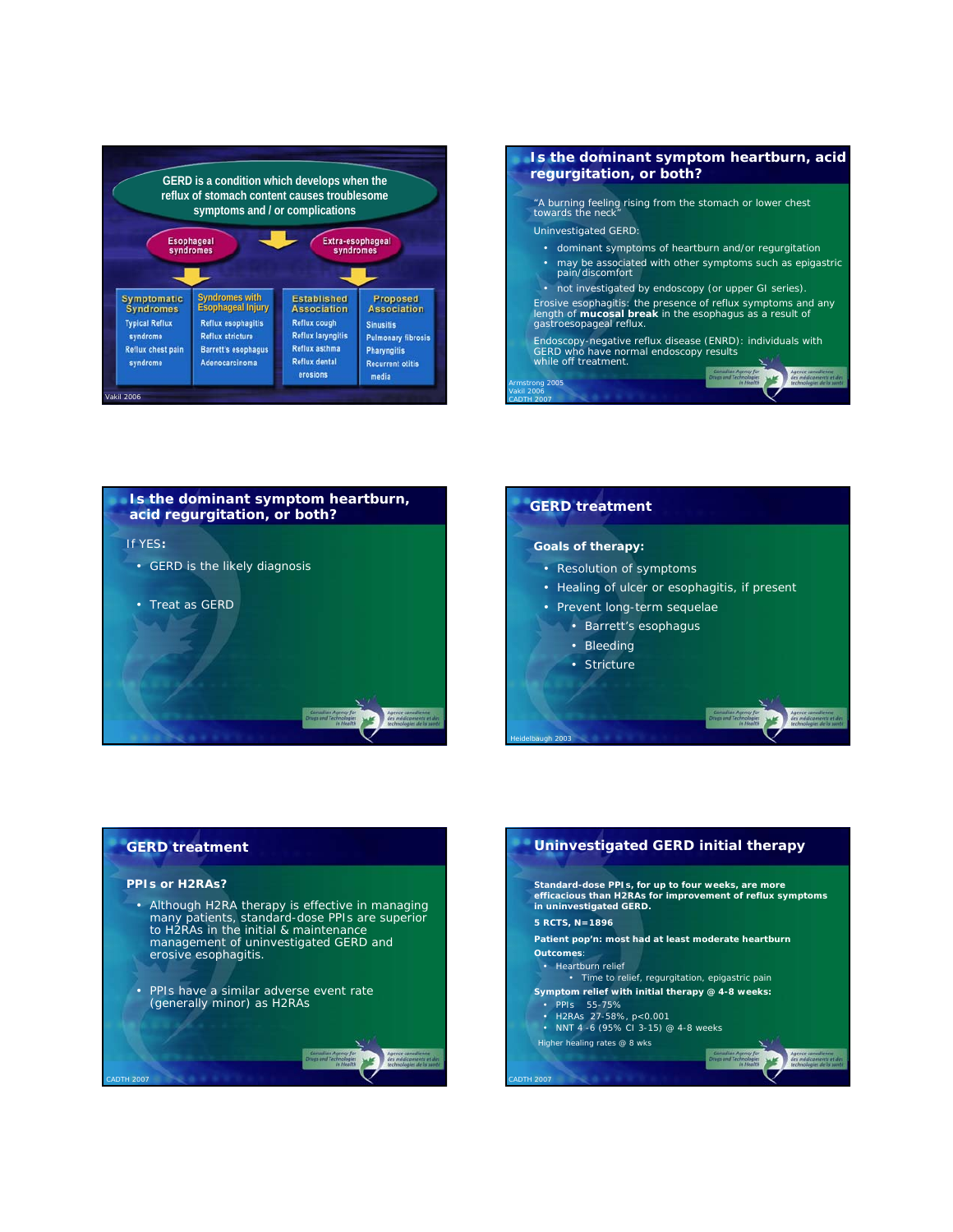| Population - Uninvestigated GERD                 |                                         |                                 |                                                          |
|--------------------------------------------------|-----------------------------------------|---------------------------------|----------------------------------------------------------|
| <b>Strategy</b>                                  | <b>Expected 1yr</b><br>cost per patient | <b>Expected</b><br><b>OALYs</b> | <b>Incremental cost per</b><br>QALY <sup>1</sup> (Cdn\$) |
| A: PPI on-demand                                 | \$635                                   | 0.899                           |                                                          |
| <b>B: H2RA on demand</b>                         | \$665                                   | 0.889                           | Dominated by A                                           |
| C: PPI with step-down<br><b>H2RA</b> maintenance | \$754                                   | 0.903                           | <b>Extendedly</b><br>dominated                           |
| D: H2RA maintenance                              | \$789                                   | 0.896                           | Dominated by C                                           |
| <b>E: PPI maintenance</b>                        | \$816                                   | 0.905                           | \$27,848                                                 |





| <b>Strategy</b>                                  | <b>Expected 1yr</b><br>cost per patient | <b>Expected</b><br><b>QALYs</b> | <b>Incremental cost per</b><br>QALY <sup>1</sup> (Cdn\$) |
|--------------------------------------------------|-----------------------------------------|---------------------------------|----------------------------------------------------------|
| A: H2RA on demand                                | 641                                     | 0.890                           | --                                                       |
| <b>B: PPI on demand</b>                          | 660                                     | 0.898                           | \$2,505                                                  |
| C: PPI with step-down<br><b>H2RA</b> maintenance | 770                                     | 0.902                           | <b>Extendedly Dominated</b>                              |
| D: H2RA maintenance                              | 772                                     | 0.897                           | Dominated by C                                           |
| <b>E: PPI maintenance</b>                        | 827                                     | 0.904                           | \$26,986                                                 |



#### **Economic conclusions**

Heartburn in patients with moderate to severe uninvestigated GERD Population - erosive esophagitis

| Strategy                                                             | <b>Expected 1yr</b><br>cost per patient | Expected<br><b>OALYS</b>                      | Incremental cost per<br>QALY <sup>1</sup> (Cdn\$)                                    |
|----------------------------------------------------------------------|-----------------------------------------|-----------------------------------------------|--------------------------------------------------------------------------------------|
| A: PPI on-demand                                                     | 537                                     | 0.902                                         | --                                                                                   |
| B: H2RA on-demand                                                    | 560                                     | 0.895                                         | Dominated by A                                                                       |
| C: PPI with step-down<br>H <sub>2</sub> RA maintenance               | 692                                     | 0.907                                         | \$33,692                                                                             |
| D: H2RA maintenance                                                  | 717                                     | 0.901                                         | Dominated by C                                                                       |
| E: PPI maintenance                                                   | 776                                     | 0.909                                         | \$44.168                                                                             |
| <sup>1</sup> Relative to the next less costly non-dominated strategy |                                         | Canadian Agency for<br>Drugs and Technologies | Agence canadienne<br>des médicaments et des<br>In Health<br>technologies de la santé |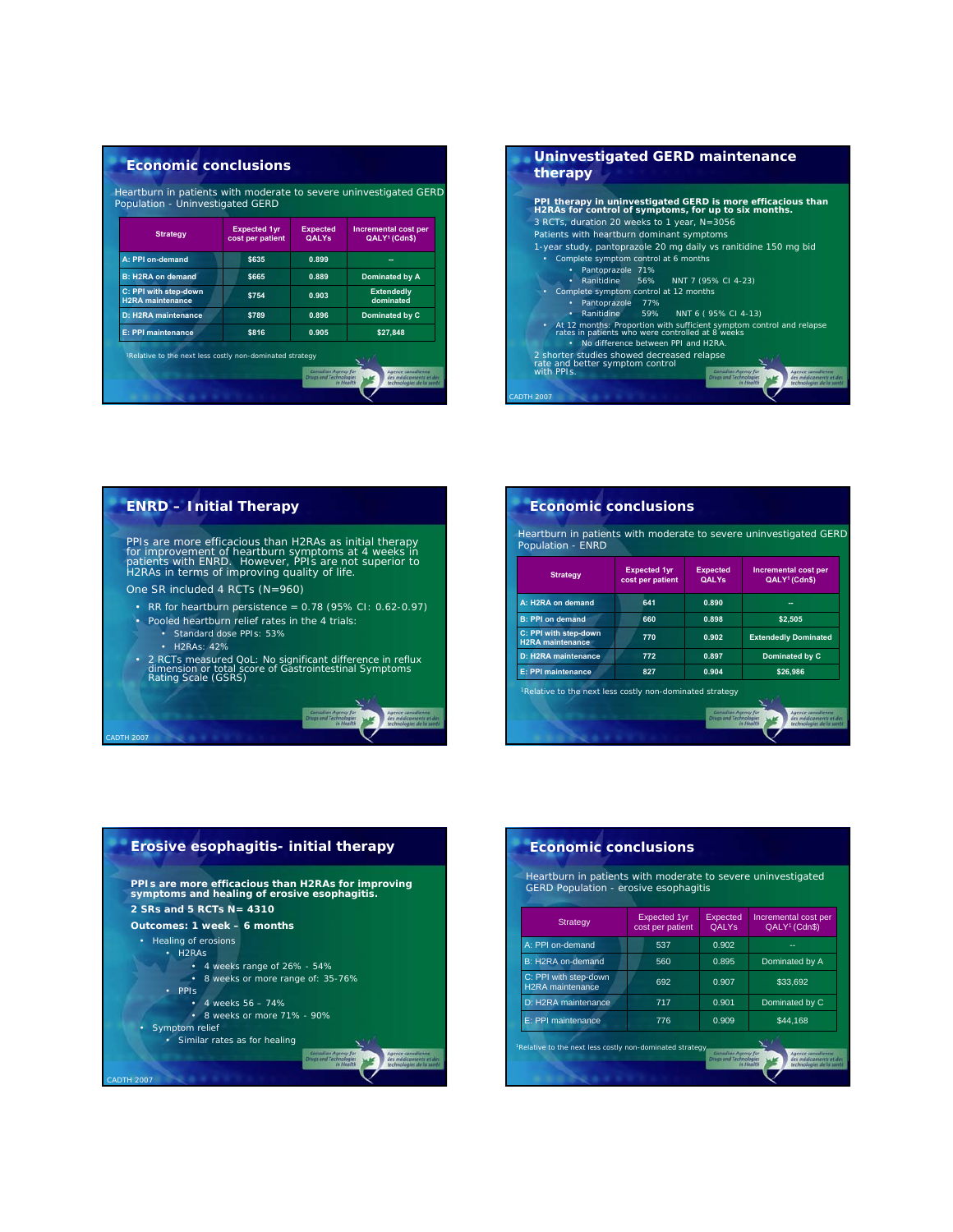



#### **GERD Treatment**

*CADTH 2007*

*CADTH 2007*

*CADTH 2007*

#### **Initial therapy: 4 – 8 weeks**

- Following initial therapy:
- Continued PPI therapy is more efficacious than step-down to H2RAs in uninvestigated GERD and erosive esophagitis.
- Alternatives (PPI discontinuation, H2RAs, on demand dosing) to long-term regular use of standard dose PPIs for GERD may be appropriate in select patients
- ~20% of uninvestigated GERD patients remain asymptomatic off therapy for up to 6 months after a successful initial course (4-8 wks treatment) with a PPI or H2RA

严





## 冰

#### **GERD Treatment – Following Initial Therapy**

*On demand PPI therapy:*

*CADTH 2007*

- More efficacious than placebo
- More efficacious than continuous standard dose H2RA
- Less efficacious than continuous standard dose PPI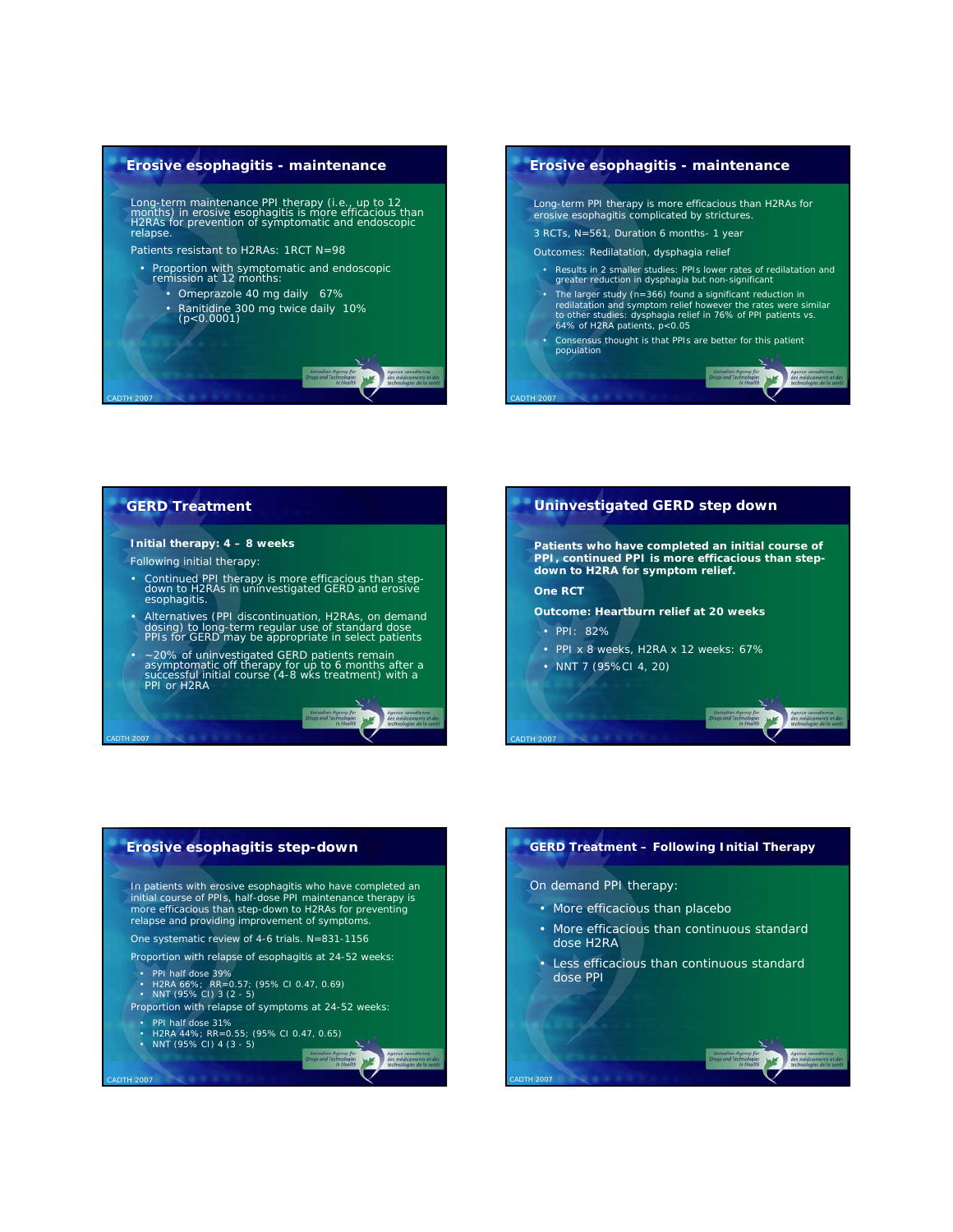



*Van Zanten 2000*

#### **Five Key Decision Points Univestigated Dyspepsia**

- 1. Are there other possible causes for the symptoms?
- 2. Does patient have Alarm symptoms (VBAD) or > 50 years of age?
- 3. Is the patient using NSAIDs (including ASA)?
- 4. Is the dominant symptom heartburn, acid regurgitation, or both?
- 5. Is the patient infected with *H. pylori*?

*Van Zanten 2000*





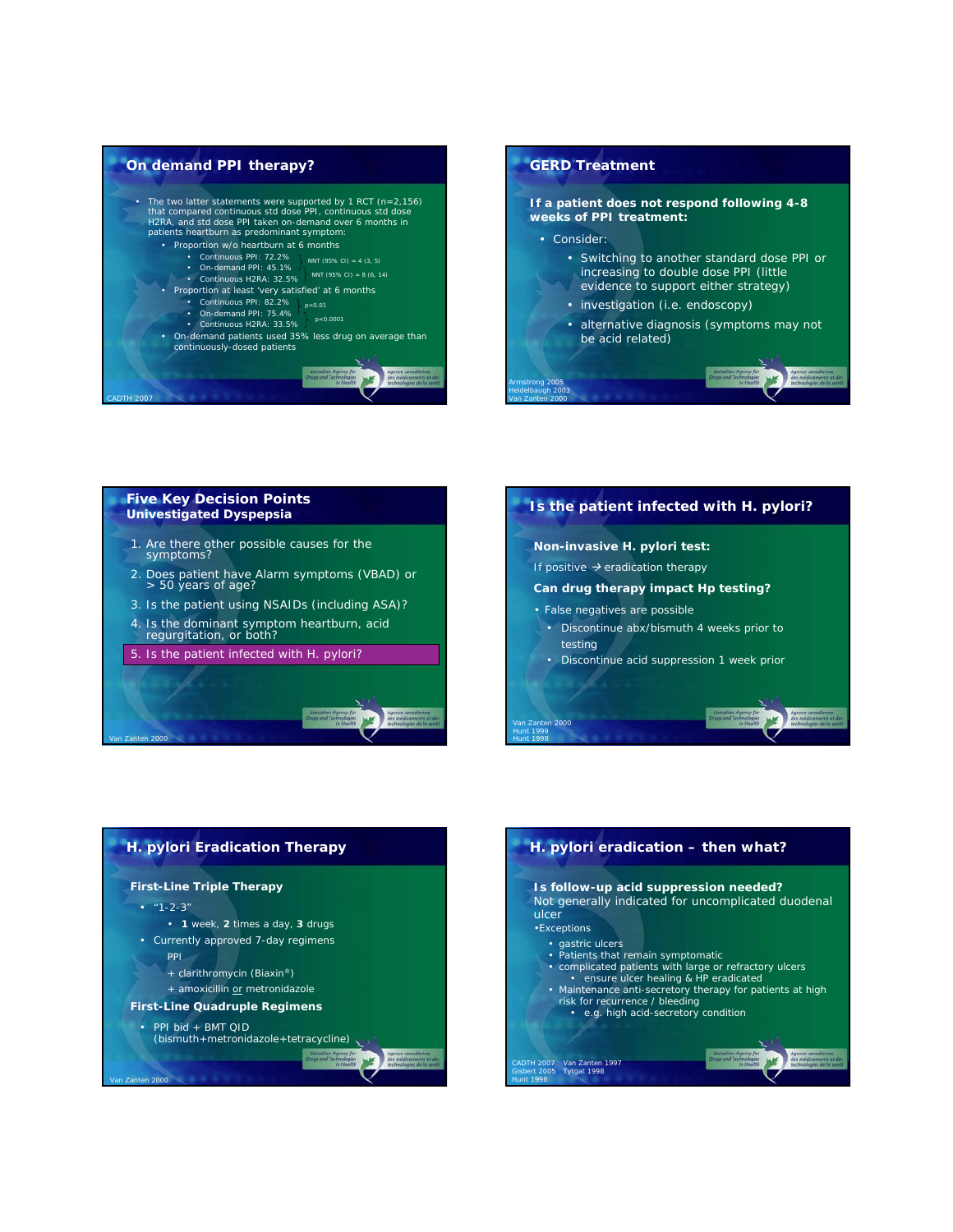#### *H. pylori* **eradication – then what?**

*Is follow-up testing to confirm eradication required?*

- Not generally recommended *unless* patient remains symptomatic
- *What if the eradication therapy fails?*
- Try a different first-line therapy than the initial therapy tried

#### **Five Key Decision Points Univestigated Dyspepsia**

- 1. Are there other possible causes for the symptoms?
- 2. Does patient have Alarm symptoms (VBAD) or > 50 years of age?

准

- 3. Is the patient using NSAIDs (including ASA)?
- 4. Is the dominant symptom heartburn, acid regurgitation, or both?
- 5. Is the patient infected with *H. pylori*?
- If  $NO \rightarrow Dyspepsia$  is the likely diagnosis

*Van Zanten 2000*

*Thomson 2002*

#### **Dyspepsia Treatment**

*Van Zanten 2000 Hunt 1999 Hunt 1998*

#### *Non-medical treatment options:*

- Avoid foods that worsen symptoms
- Avoid lying down 2-3 hours after eating
- Avoid tight-fitting clothing
- Stop smoking (or reduce smoking)
- Elevate the head of the bed using blocks
- Eat smaller meals and chew food well
- Lose weight, if appropriate
- Review medications used
- Reduce stress

*Thomson 2002 Kaltenbach 2006 Heidelbaugh 2003*

*Thomson 2002*

#### **Dyspepsia Treatment** *Over-the-counter (OTC) Medications: Antacids*  • 10-20ml/ 2-4 tabs pc & HS prn (higher doses in GERD) • Works fast (5-15 minutes) • Frequent dosing, volume of liquid and taste can be a challenge • constipating=calcium, aluminum • diarrhea =magnesium • Consider concurrent clinical conditions & convenience

#### **Dypepsia Treatment**

- *Over-the-counter (OTC) Medications (con't)*
- *H2RAs* **Symptom relief similar to antacids, but takes 1 hour for effect**
	- •duration of effect is longer
	- Famitodine (Pepcid®) 10mg- ranitidine (Zantac®) 75mg 30 tablets ≥\$12 (generic <\$10)
- (Famotidine 10mg/Ca Carb/MgOH) Pepcid Complete® 10 tabs \$9
- Famotidine 20mg, ranitidine 150mg pkg size ≤ 30 tabs
- \*if on a regular H2RA or PPI, can use a OTC product for occasional symptoms related to dietary indiscretion

#### **Alternate Prescription Pad**emptoms are mild or only occur once in a while,<br>not need to take regular prescription medication Proven:<br>
The main  $\mathbf{M}$  of Constitute have a<br>remistring caused by the set of the first bank of the distribution, the<br>strip and a feating of fullness. Hereby, the set of the model of<br>the main of the main of the model of eat your symptoms whenever they occur using<br>is available **without a prescription** at your<br>macy. There are two types of products you can ducts That Neutralize Acid Liquid or tablets (eg. Gaviscon<sup>10</sup>, Maalox<sup>10</sup>, Turns<sup>11</sup>)<br>> Works fast (5 to 15 minutes), lasts for 1 to 2 hours > Pennies per dose, especially using store brand antacids **Products That Stop Acid Production** Zantacili, Pepódili or generic ranitidine or famotidine Takes  $\sim$  1 hour for effect, lasts for up to 12 hours > Can cost as little as 25 cents per dose sult with your Pharmacist for the best option for you If your symptoms don't go away within 2 weeks,<br>or if they get worse: Contact Your Doctor Doctor Signature  $\sum_{i=1}^n\frac{1}{i}$ badanan (ha elevadan a vila SAS) e artista (h. 1955).<br>18 de abril: Antonio de America (h. 1957).<br>18 de abril: Antonio de America de Barra.<br>18 de abril: Antonio de America de Barra. Pharmacist Signature: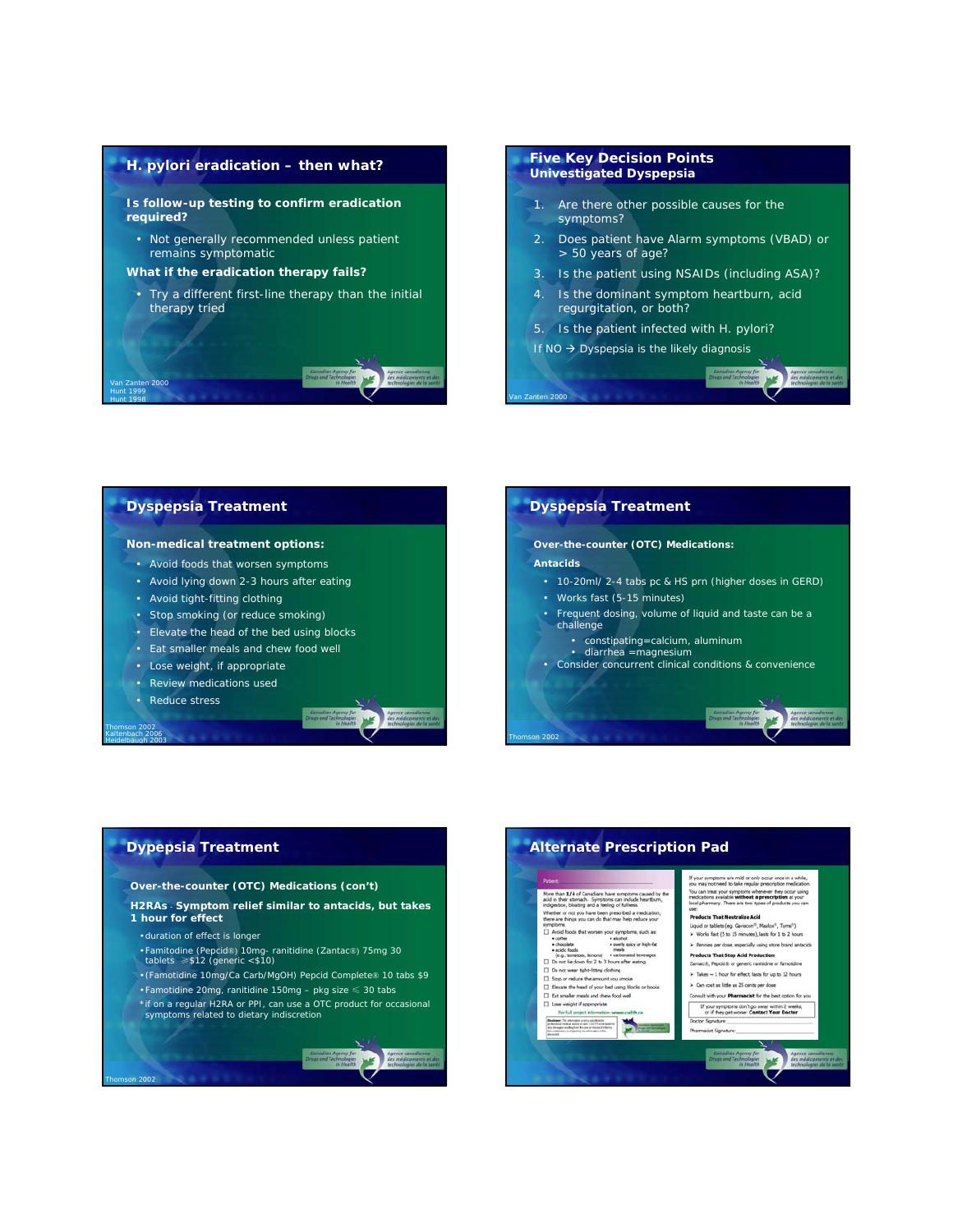#### **Dyspepsia Treatment**

#### *PPIs or H2RAs?*

*Initial standard-dose PPI therapy is more efficacious than standard-dose H2RAs at reducing symptoms in patients with dyspepsia (H. pylori negative, uninvestigated*)

# *CADTH 2007*

#### **Uninvestigated dyspepsia**

*CADTH 2007*

1 RCT N=512 • *Included: pts with epigastric pain, with or without heartburn and/or regurgitation* •*Excluded: pts. with heartburn/regurg but no epigastric pain or GERD diagnosis*

Success rate (no or minimal symptoms) @ 4 weeks • Omeprazole 51% (95% CI: 43%-55%)

- Ranitidine 36% (95% CI: 28%-44%), p=0.01 vs. PPI
- Placebo 23% (95% CI: 16%-31%)
- NNT =7 (95% CI: 4-29) PPI vs H2RA

Complete symptom relief (Global overall severity score =1) • Omeprazole 24% (95% CI: 17%-31%)

- 
- Ranitidine 11% (95% CI: 6%-16%), p=0.005 vs. PPI
- Placebo 4% (95% CI: 0.5%-7%)
- NNT 8 (95% CI: 5-25) PPI vs H2RA

|                                                        | Cost | Cost | <b>ICERttt</b> |
|--------------------------------------------------------|------|------|----------------|
| B) Without dominated options (simple or extended)      |      |      |                |
| <b>Empirical Antisecretory Therapy</b><br>(omeprazole) | 219  |      |                |
| <b>Test and treat all (omeprazole)</b>                 | 239  | 20   | 10,004         |
| <b>Prompt Endoscopy (H<sub>2</sub>RA)</b>              | 1222 | 982  | 205,643        |
| <b>Prompt Endoscopy (PPI)</b>                          | 3083 | 1862 | 688,990        |



#### **Choosing a PPI for Initial Therapy**

#### *All PPIs are equally efficacious in the initial treatment of GERD and other common GI conditions*

*There are no clinically important differences between the PPIs at standard doses for:*

• *H. pylori* eradication

*CADTH 2007*

- GERD, ENRD, esophagitis
- NSAID-associated ulcer prophylaxis and healing

#### **The Evidence**

*Edwards 2001 Vakil 2003 Wang 2005 McQuaid 2005 Donnellan 2004* 

#### *GERD/ENRD/Esophagitis*

*McDonagh 2005 Gisbert 2004 Gisbert 2004 Gisbert 2003 Vergara 2003*

- *Six good quality systematic reviews showed no clinically important differences in standard-dose PPIs as initial therapy*
- *Isolated exceptions, majority showed no differences*
- *Comparisons showing some degree of difference involved non-equivalent comparisons (e.g. high dose vs. standard dose)*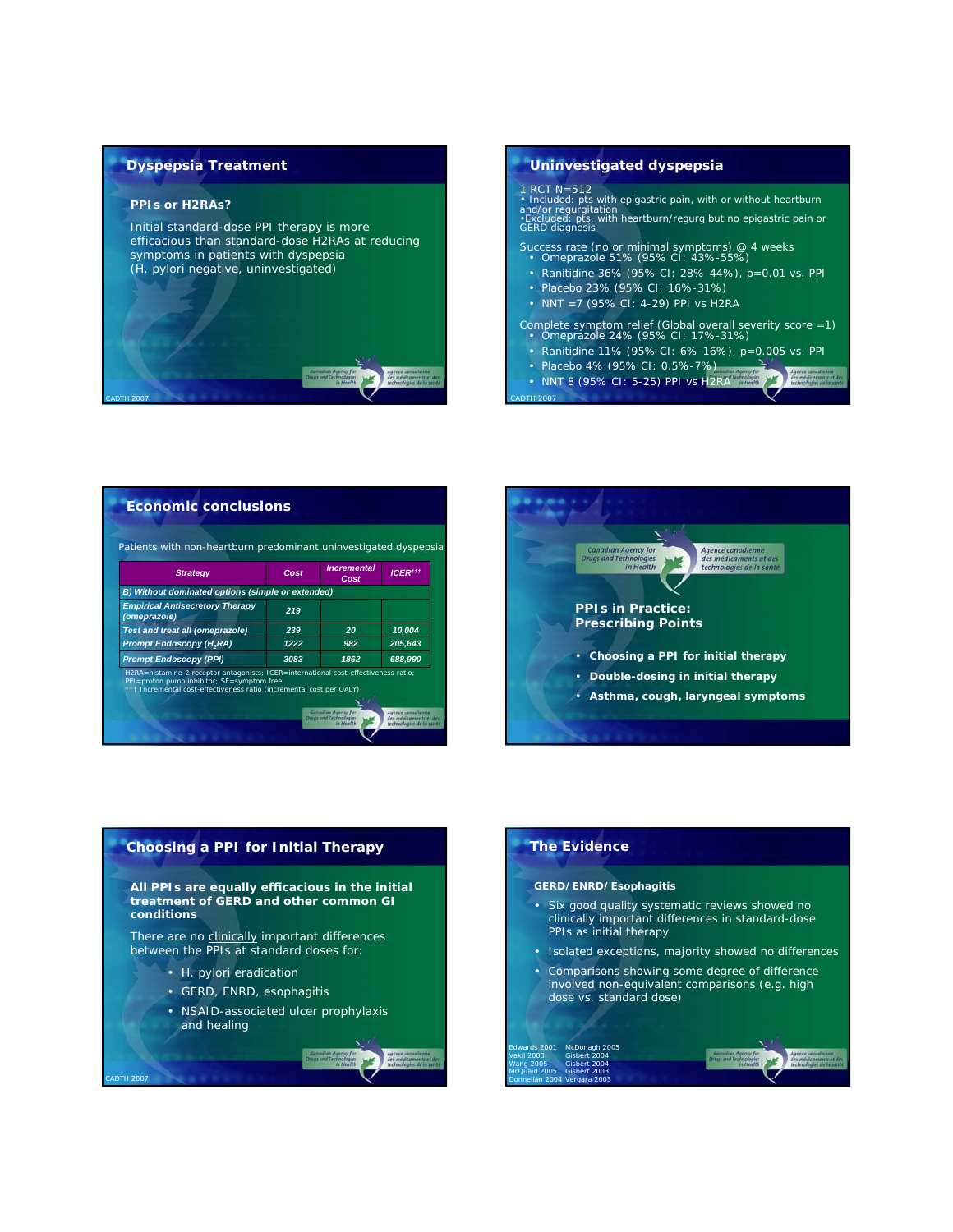#### **The Evidence**

#### *H. pylori Eradication*

*Seven systematic reviews (5 of good quality) showed PPIs have similar efficacy when used in triple therapy regimens*

#### *Edwards 2001 Vakil 2003 Wang 2005 McQuaid 2005 Donnellan 2004 McDonagh 2005 Gisbert 2004 Gisbert 2004 Gisbert 2003 Vergara 2003*

#### **The Evidence**

#### *NSAID Ulcer Prophylaxis*

- *Good quality systematic review of 7 RCTs (indirect comparison):*
- Different PPIs reduced ulcer risk to a similar degree
- *One RCT directly compared omeprazole vs pantoprazole and found no difference in ulcer risk*

#### *NSAID Ulcer Healing*

*McDonagh 2005 Regula 2006*

- *Good quality systematic review of 3 RCTs (indirect comparison):*
- Similar healing rates for the PPIs that have been studied (omeprazole & lansoprazole)

#### **The Evidence – Limitations**

- *Isolated studies may show differences in efficacy – must be balanced against the weight of the evidence*
- *Caution: non-equivalent dose comparisons*
- *No evidence regarding safety and efficacy of switching to a different PPI in patients successfully treated with a given PPI*
- *Not all comparisons have been made for all indications*
- *Official indications may be more limited*
- *Balance evidence with individual*

### *patient needs*

#### **Practice implications** *Prescribing may be optimized by focusing on lower cost PPIs CADTH 2007* **Losec® Omeprazole 20mg Daily Daily Price<sup>Δ</sup> \$1.25 \$1.30 \$1.90 \$2.00 \$2.10 \$2.20 \$64.00 \$66.80 \$69.60** Ge **Omeprazole 20mg Daily Pariet® Rabeprazole 20mg Daily Nexium® Esomeprazole 20mg Daily \$44.40 \$61.20 Pant Pantoprazole 40mg Daily Prevacid® Lansoprazole 30mg Daily Standard Dose PPIs \$43.00 Approximate Monthly Price†**

#### **Potential Yearly Savings**  *Society/Patients*

Canada 2004 12.4 million PPI prescriptions

Imagine if 50% were changed from:

**\$2.20/day regimen** → **\$1.25/day regimen**

0.95 cents saved/day x 30 days x 6.2 million prescriptions:

**\$176 million dollars/year**

## **Potential Cost-savings to Patients** • *Generic omeprazole 20 mg and Pariet (rabeprazole) 20 mg are the least expensive standard-dose PPIs in Canada* • *Prescribing a PPI that cost \$1.40/day vs. \$2.20/day could save almost \$300.00 per year in drug costs.*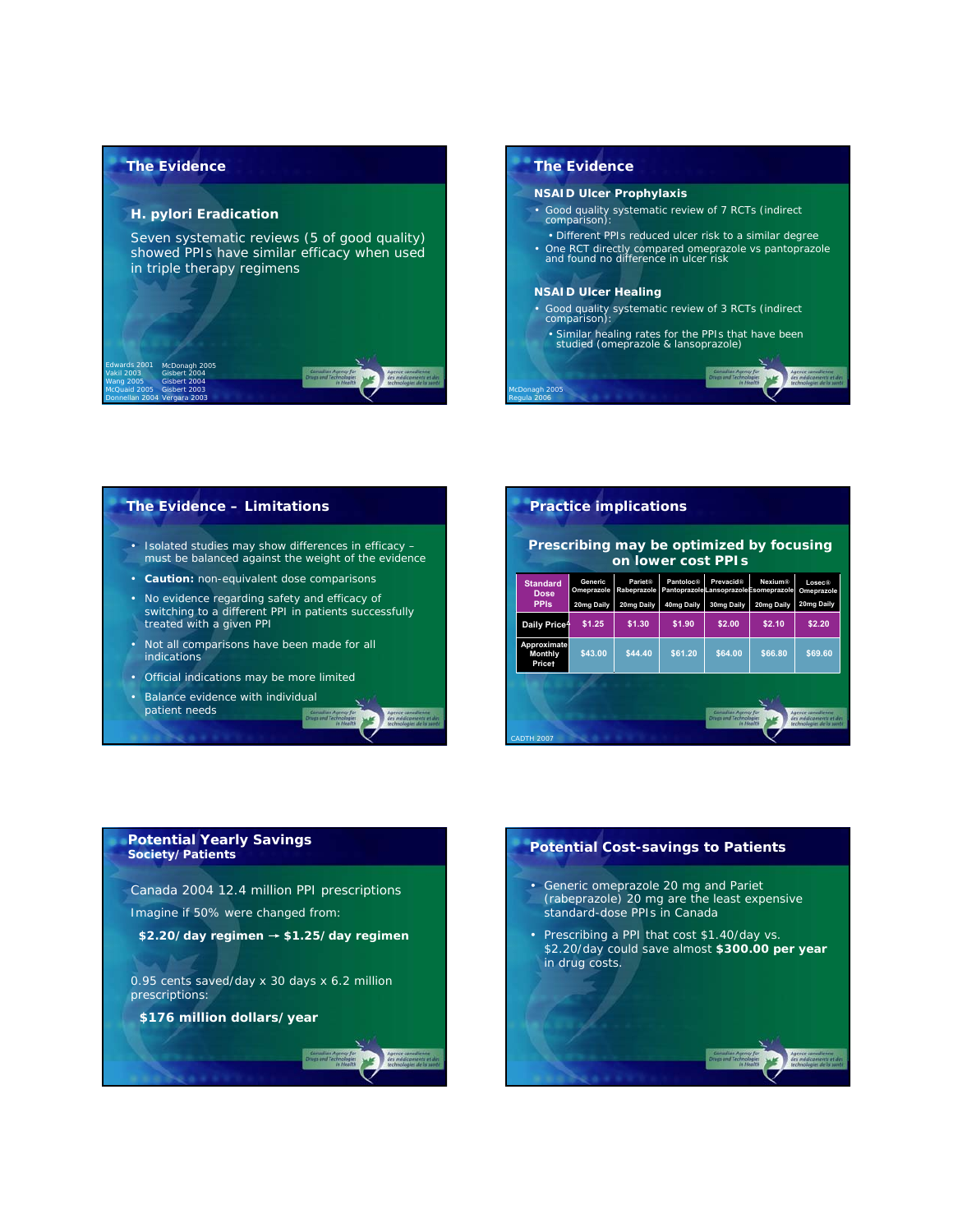#### **Double vs. Standard Dosing**

*Doubling the standard daily-doses of PPIs, as initial therapy, is no better than standard daily-dose therapy (in erosive esophagitis)*

#### *Double-Dose PPIs – Gaps in Research:*

- Uninvestigated GERD with severe symptoms?
- Symptomatic GERD, ENRD, erosive esophagitis despite standard-dose PPI therapy?

#### **The Evidence**

*CADTH 2007 McDonagh 2005*

*Yeomans 1998*

*CADTH 2007*

#### *High or Double-dose PPIs: initial Rx Erosive Esophagitis*

- 6 RCTsN=1388: 2 RCTs very good, 1 good quality, 3 poor quality
- Majority of evidence: no benefit for initial treatment
- Limitation: small number of trials, all of poor quality, specifically addressed Grade 2-4 esophagitis (more severe) • Esomeprazole 40mg is approved dose for erosive
- esophagitis:
	- Some but not all trials of 40mg vs standard dose PPIs have shown small but statistically significant benefit: Clinical importance unclear

#### **The Evidence**

*CADTH 2007*

*CADTH 2007*

*CADTH 2007*

#### *Double-dose initial Rx NSAID-induced ulcer*

- 2 RCT n=1476: double dose omeprazole was not superior to single dose
- both standard and double doses more effective than H2RA (NNT=4-9) and misoprostol  $(NNT=6-8)$

| ranitidine 300mg daily         | receiving NSAIDs treated with omeprazole 20mg or 40mg, or<br>Results for omeprazole 20mq vs. ranitidine:                                                                                                       |                                  |                                           |
|--------------------------------|----------------------------------------------------------------------------------------------------------------------------------------------------------------------------------------------------------------|----------------------------------|-------------------------------------------|
| <b>Outcome</b><br>(at 8 weeks) | <b>Tx failures</b><br>(Ome vs. Ran)                                                                                                                                                                            | <b>RR</b> of failure<br>(95% CI) | <b>NNT (95% CI) for</b><br><b>SUCCeSS</b> |
| 'Treatment Failure'            | 20% vs. 37%                                                                                                                                                                                                    | $0.55(0.38-0.78)$                | 6(4, 13)                                  |
| <b>DU</b> healing              | 8% vs. 19%                                                                                                                                                                                                     | $0.44(0.12-1.5)$                 | 9 (NNH 4, NNT 24)                         |
| <b>GU</b> healing              | 16% vs. 36%                                                                                                                                                                                                    | $0.44(0.24-0.82)$                | 5(3, 17)                                  |
|                                | Results for double dose vs. standard dose omeprazole:<br>.Treatment failure: 21% vs. 20%, p>0.05 (NS)<br>$\cdot$ DU persistence: 12% vs. 8%, p > 0.05 (NS)<br>$\cdot$ GU persistence: 13% vs. 16%, p>0.05 (NS) | Canadian Agency for              | Agence canadienne                         |

## **PPIs and Asthma,Chronic Cough, and Laryngeal Symptoms** *PPIs are not efficacious in treating cough, asthma or laryngeal symptoms that may be associated with GERD*

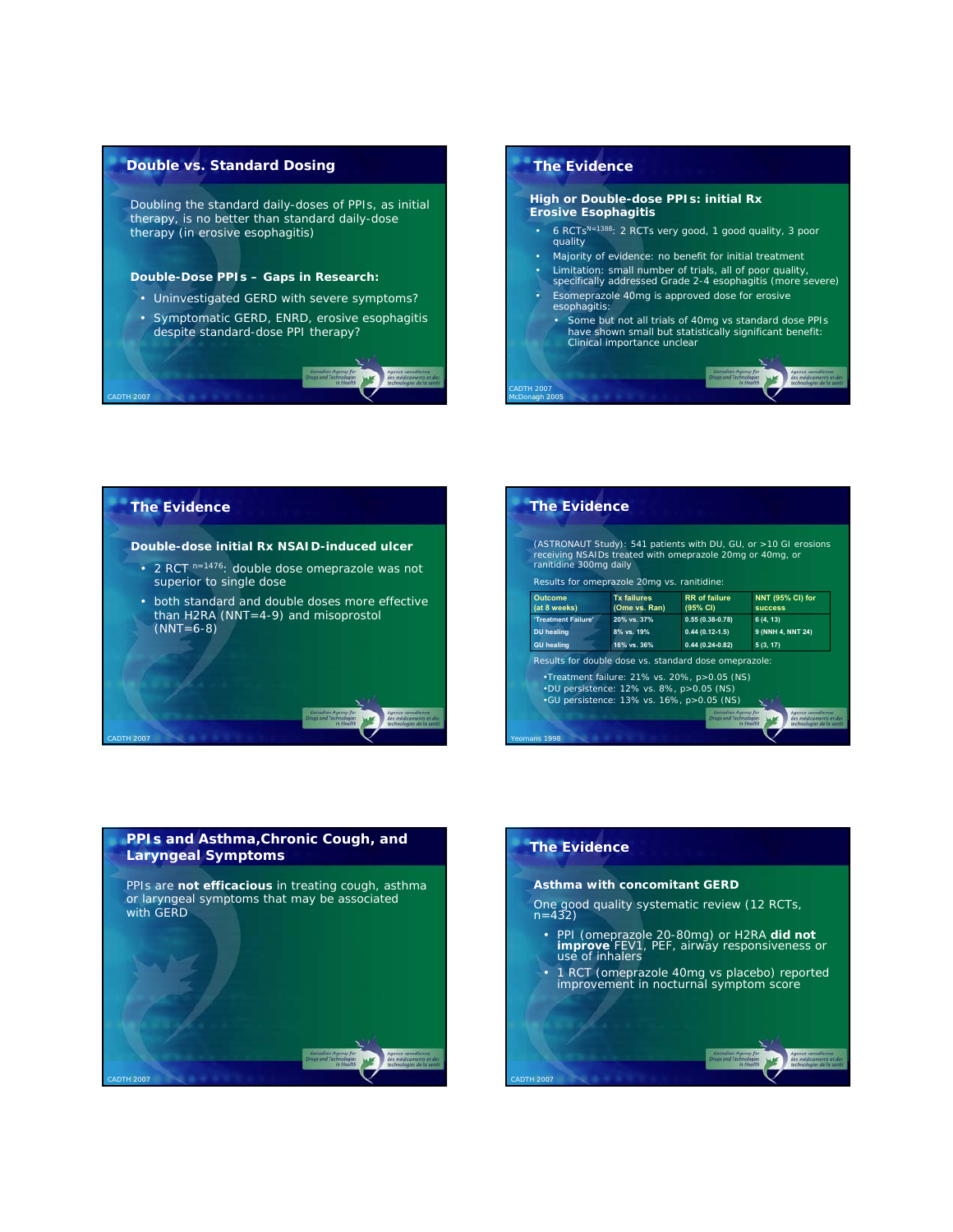

*CADTH 2007*

#### **Laryngeal symptoms with Reflux**

One good quality systematic review (5 RCTs,  $n=247$ 

• **No significant effect** on laryngo-pharyngeal symptoms (e.g., cough, throat clearing, globus, hoarseness, sore throat)

#### **The Evidence**

*CADTH 2007*

#### **Chronic cough with or without GERD**

- One good quality systematic review
- Chronic cough ≥3 weeks without respiratory symptoms/signs or systemic illness

#### **Cough score at various times**

- No benefit of PPI vs. placebo
- **Limitations:**
- Small pooled sample size: analysis likely underpowered
- Heterogeneity in study population

## **PPIs in Practice: Prescribing Points**

- There are no clinically important differences among equivalently dosed PPIs in the initial treatment of most acid-related GI conditions
- Studies comparing standard doses of PPI to high doses have **not** shown superiority of starting with the higher dose. Standard-dose therapy should be the initial therapy for most patients
- Current evidence would suggest PPIs are not efficacious in improving asthma, laryngeal symptoms or chronic cough that may be associated with GERD

## *CADTH 2007*





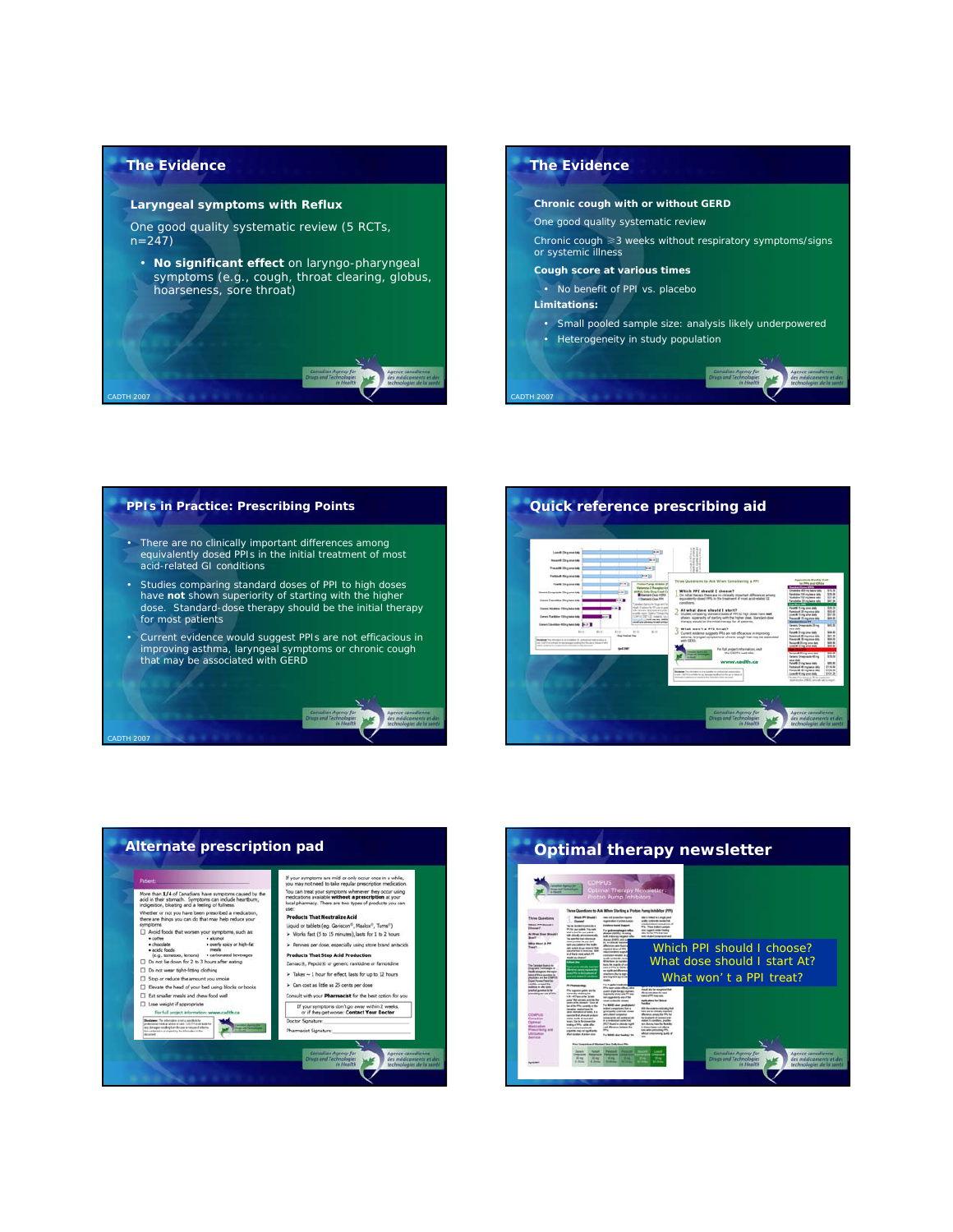



#### **References**

1. Canadian Agency for Drugs and Technologies in Health. Evidence for PPI<br>use in gastroesophageal reflux disease, dyspepsia and peptic ulcer<br>disease: scientific report. Optimal Therapy Report - COMPUS 2007;1(2).<br>Available:

Agence can **WE** 

Agence candidates

- 
- 2. Armstrong D, Marshall JK, Chiba N, Enns R, Fallone CA, Fass R, et al.<br>Canadian consensus conference on the management of<br>gastroesophageal reflux disease in adults: update 2004. Can J<br>Gastroenterol 2005; 19(1): 15-35.
- 3*. Bazaldua OV, Schneider FD. Evaluation and management of dyspepsia.*  Am Fam Physician *1999;60(6):1773-8. Available: http://www.aafp.org/afp/991015ap/1773.html (accessed 2005 Jul 18).*
- 4. Berger ML, Bingefors K, Hedblom EC, Pashos CL, Torrance GW, editors.<br>Health care cost, quality, and outcomes: ISPOR book of terms.<br>Lawrenceville: International Society for Pharmacoeconomics and<br>Outcomes Research: 2003.

#### **References**

- 5. Donnellan C, Sharma N, Preston C, Moayyedi P. Medical treatments for<br>the maintenance therapy of reflux oesophagitis and endoscopic negative<br>reflux disease [Cochrane review]. In: Cochrane Database of Systematic<br>Reviews 2
- 6. *Edwards SJ, Lind T, Lundell L. Systematic review of proton pump inhibitors for the acute treatment of reflux oesophagitis.* Aliment Pharmacol Ther *2001;15(11):1729-36.*
- *7. Gisbert JP, Khorrami S, Calvet X, Pajares JM. Systematic review: rabeprazole-based therapies in Helicobacter pylori eradication.* Aliment Pharmacol Ther *2003;17(6):751-64.*
- *8. Gisbert JP, Pajares JM. Esomeprazole-based therapy in Helicobacter pylori eradication: a meta-analysis.* Dig Liver Dis *2004;36(4):253-9.*
- 9. Gisbert JP, Khorrami S, Calvet X, Pajares JM. Pantoprazole based<br>therapies in Helicobacter pylori eradication: a systematic review and<br>meta-analysis. Eur J Gastroenterol Hepatol 2004; 16(1):89-99.
- *10. Gisbert JP, Pajares JM. Systematic review and meta-analysis: is 1-week proton pump inhibitor-based triple therapy sufficient to heal peptic ulcer?*  Aliment Pharmacol Ther *2005;21(7):795-804.* Maria Maria

#### **References**

- *11. Heidelbaugh JJ, Nostrant TT, Kim C, Van Harrison R. Management of gastroesophageal reflux disease.* Am Fam Physician *2003;68(7):1311-8.*
- *12. Hirth RA, Chernew ME, Miller E, Fendrick AM, Weissert WG. Willingness to pay for a quality-adjusted life year: in search of a standard*. Med Decis Making *2000;20(3):332-42*.
- *13. Hunt R, Thomson AB. Canadian Helicobacter pylori consensus conference. Canadian Association of Gastroenterology.* Can J Gastroenterol *1998;12(1):31-41.*
- *14. Hunt RH, Fallone CA, Thomson AB. Canadian Helicobacter pylori consensus conference update: infections in adults. Canadian Helicobacter Study Group.* Can J Gastroenterol *1999;13(3):213-7.*
- *15. Kaltenbach T, Crockett S, Gerson LB. Are lifestyle measures effective in patients with gastroesophageal reflux disease? An evidence-based approach.* Arch Intern Med *2006;166(9):965-71.*
- *16. Lanza FL. A guideline for the treatment and prevention of NSAID- induced ulcers. Members of the Ad Hoc Committee on Practice*
- *Parameters of the American College of Gastroenterology.* Am J Gastroenterol *1998;93(11):2037-46.*

#### **References**

- *17. McDonagh MS, Carson S.* Drug class review on proton pump inhibitors: final report update 3*. Portland (OR): Oregon Health & Science University; 2005.*
- *18. McQuaid KR, Laine L. Early heartburn relief with proton pump inhibitors: a systematic review and meta-analysis of clinical trials.* Clin Gastroenterol Hepatol *2005;3(6):553-63.*
- 19. Regula J, Butruk E, Dekkers CP, de Boer SY, Raps D, Simon L, et al.<br>Prevention of NSAID-associated gastrointestinal lesions: a comparison<br>study pantoprazole versus omeprazole. Am J Gastroenterol<br>2006: 101(8): 1747-55.
- 20. Thomson AB, Barkun AN, Armstrong D, Chiba N, White RJ, Daniels S, et<br>al. The prevalence of clinically significant endoscopic findings in primary<br>care patients with uninvestigated dyspepsia: the Canadian Adult<br>Dyspepsia